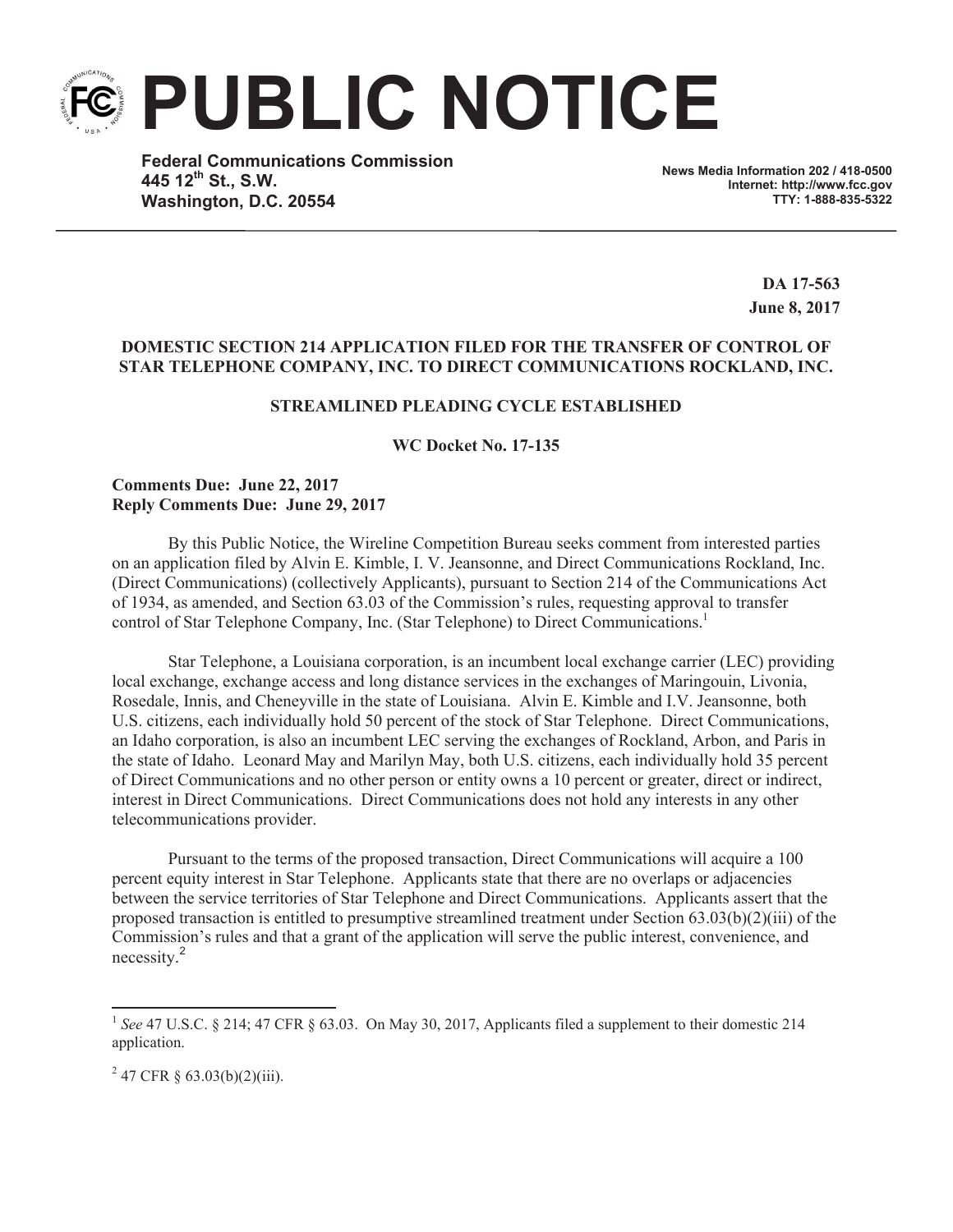Domestic Section 214 Application for the Transfer of Control of Star Telephone Company, Inc. to Direct Communications Rockland, Inc., WC Docket No. 17-135 (filed May 22, 2017).

## **GENERAL INFORMATION**

The transfer of control identified herein has been found, upon initial review, to be acceptable for filing as a streamlined application. The Commission reserves the right to return any transfer application if, upon further examination, it is determined to be defective and not in conformance with the Commission's rules and policies. Pursuant to Section 63.03(a) of the Commission's rules, 47 CFR § 63.03(a), interested parties may file comments **on or before June 22, 2017**, and reply comments **on or before June 29, 2017**. Pursuant to Section 63.52 of the Commission's rules, 47 CFR § 63.52, commenters must serve a copy of comments on the Applicants no later than the above comment filing date. Unless otherwise notified by the Commission, the Applicants may transfer control on the 31st day after the date of this notice.

Pursuant to Section 63.03 of the Commission's rules, 47 CFR § 63.03, parties to this proceeding should file any documents using the Commission's Electronic Comment Filing System (ECFS): http://apps.fcc.gov/ecfs/.

## **In addition, e-mail one copy of each pleading to each of the following:**

- 1) Myrva Freeman, Competition Policy Division, Wireline Competition Bureau, myrva.freeman@fcc.gov;
- 2) Gregory Kwan, Competition Policy Division, Wireline Competition Bureau, gregory.kwan@fcc.gov;
- 3) Jim Bird, Office of General Counsel, jim.bird@fcc.gov;

People with Disabilities: To request materials in accessible formats for people with disabilities (braille, large print, electronic files, audio format), send an e-mail to  $fcc504@$ fcc.gov or call the Consumer & Governmental Affairs Bureau at (202) 418-0530 (voice), 1-888-835-5322 (tty).

The proceeding in this Notice shall be treated as a "permit-but-disclose" proceeding in accordance with the Commission's *ex parte* rules. Persons making ex parte presentations must file a copy of any written presentation or a memorandum summarizing any oral presentation within two business days after the presentation (unless a different deadline applicable to the Sunshine period applies). Persons making oral ex parte presentations are reminded that memoranda summarizing the presentation must (1) list all persons attending or otherwise participating in the meeting at which the ex parte presentation was made, and (2) summarize all data presented and arguments made during the presentation. If the presentation consisted in whole or in part of the presentation of data or arguments already reflected in the presenter's written comments, memoranda or other filings in the proceeding, the presenter may provide citations to such data or arguments in his or her prior comments, memoranda, or other filings (specifying the relevant page and/or paragraph numbers where such data or arguments can be found) in lieu of summarizing them in the memorandum. Documents shown or given to Commission staff during ex parte meetings are deemed to be written ex parte presentations and must be filed consistent with rule 1.1206(b), 47 CFR § 1.1206(b). Participants in this proceeding should familiarize themselves with the Commission's ex parte rules.